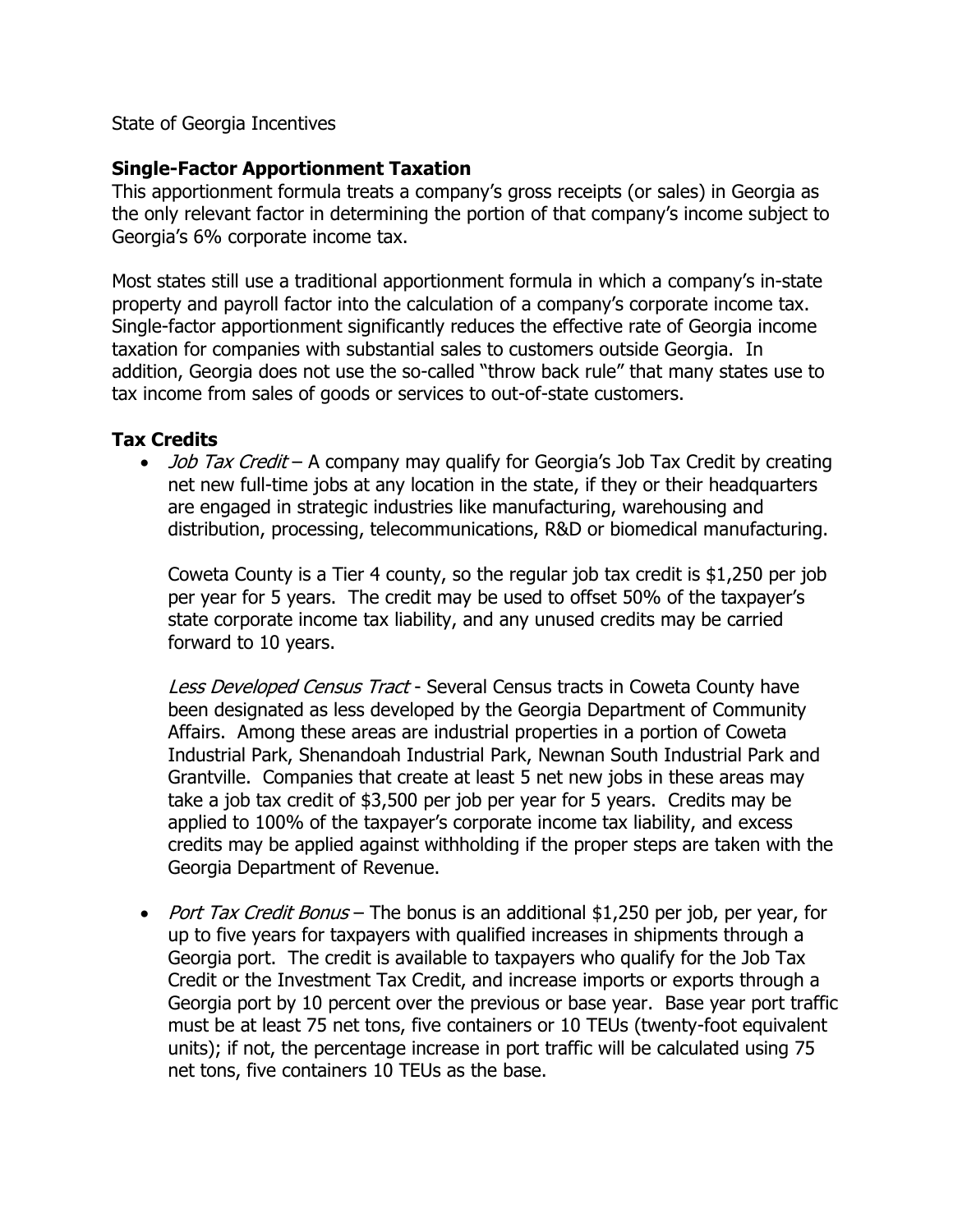• *Quality Job Tax Credit* – Companies may receive Quality Job Tax Credits if, during a 12-month period, they created and maintain at least 50 net new jobs that pay at least 110 percent of the county's average wage. Credits may offset a company's payroll withholding once all other corporate income tax liability has been exhausted, and credits may be carried forward for 10 years. New positions that do not qualify for the Quality Job Tax Credit may still be eligible for Georgia's job tax credit if they meet the requirements for that credit.

For company's locating or expanding in Coweta County, the following table shows the value of the Quality Job Tax Credit:

| Average Wage Requirement | Tax Credit Value Per New Quality Job |
|--------------------------|--------------------------------------|
| $$20.19 - $22.01$        | \$2,500                              |
| $$22.02 - $27.52$        | \$3,000                              |
| $$27.53 - $32.10$        | \$4,000                              |
| $$32.11 - $36.69$        | \$4,500                              |
| \$36.70 or more          | \$5,000                              |

- Research & Development Tax Credit R&D tax credits are available to any company that increases its qualified research spending. Brand new companies, existing companies embarking on R&D for the first time, established companies expanding their R&D budget are all eligible for the credit. The tax credit earned is a portion of the increase in R&D spending.
- Mega Project Tax Credit Companies that hire at least 1,800 net new full-time employees; either invest a minimum of \$450 million or have a minimum annual payroll of \$150 million; and pay an average wage above specified minimums or show high growth potential may claim a \$5,250 per job, per year tax credit for the first five years of each net new job position.
- Retraining Tax Credit Part of a company's direct investment in training full-time employees can be claimed as a tax credit, provided the training program is approved by the Technical College System of Georgia and the training is in quality and productivity enhancements or certain software technologies. The value of the tax credit is calculated at 50 percent of the employer's direct costs, up to \$500 per employee per approved retraining program per year. The total amount of credit for one employee cannot exceed \$1,250 per year.
- Work Opportunity Tax Credit Program (WOTC) The Georgia Department of Labor coordinates the federal Work Opportunity Tax Credit Program, which is an incentive that the US government provides to private-sector businesses for hiring individuals from 9 target groups who have consistently face barriers to employment, including unemployed veterans and certain TANF recipients.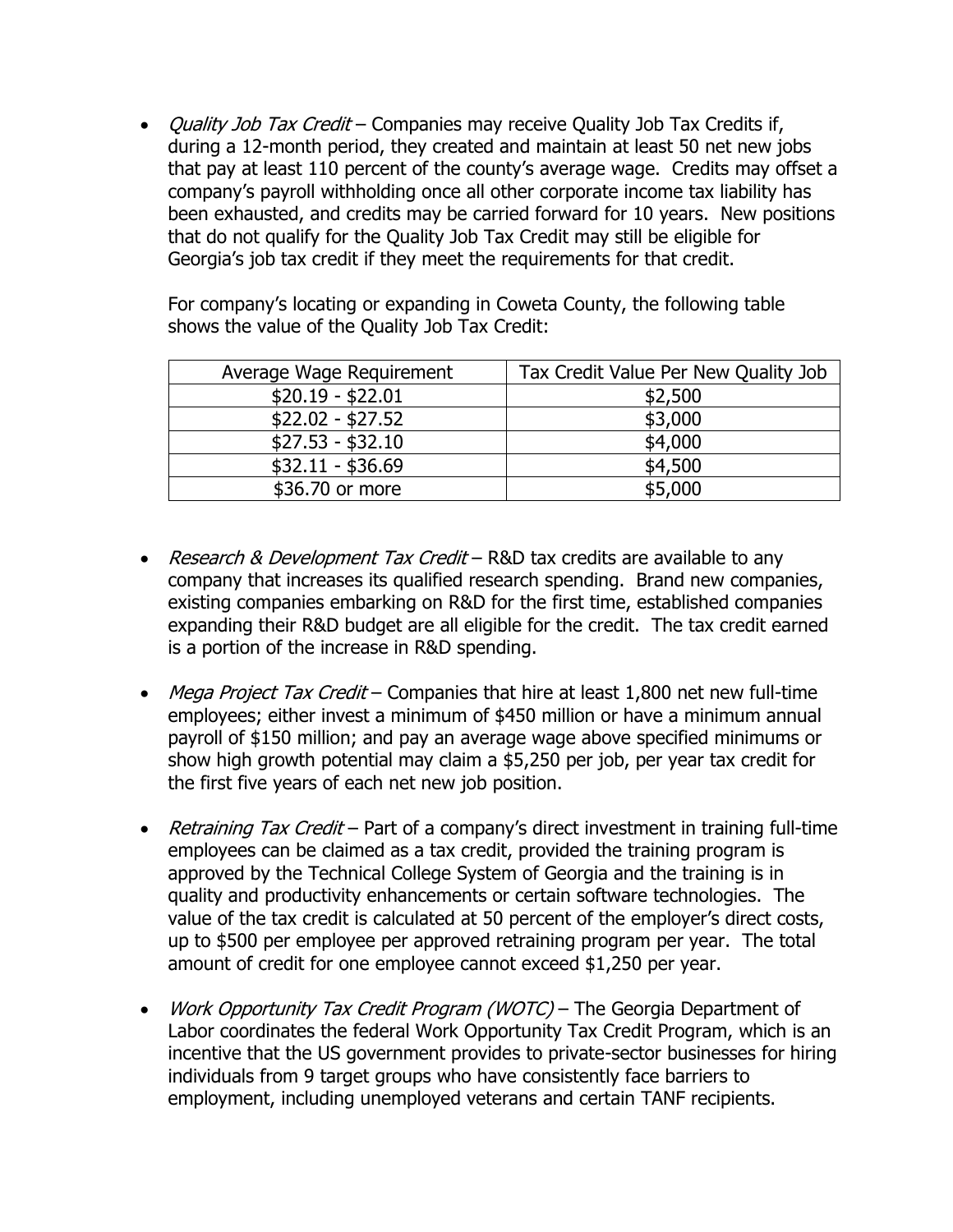Companies are compensated by being able to reduce their federal income tax liability with a tax credit ranging from \$1,200 to \$9,000 per qualified employee, depending on the target group.

- Child Care Tax Credit Employers who purchase or build qualified child care facilities, or who provide or sponsor child care for employees, may be eligible for a tax credit.
- Parolee Credit Georgia offers a \$2,500 per person tax credit for hiring an individual granted parole within 12 months of his or her date of hire.

## **Tax Exemptions**

Georgia helps companies lower their cost of doing business by offering the ability to purchase various types of products and services tax free.

- Manufacturing Machinery and Equipment Manufacturing machinery and equipment that is integral and necessary to the manufacturing process and used in a manufacturing facility located in Georgia is exempt from sales tax. Qualifying machinery or equipment must be purchased for a new manufacturing facility, as replacement machinery in an existing manufacturing facility, or for the upgrade or expansion of an existing manufacturing facility.
- Repair to Industrial Machinery The sale or use of repair or replacement parts, machinery clothing, molds, dies, waxes or tooling for machinery that is necessary and integral to the manufacture of tangible personal property in an existing manufacturing plant is exempt from taxation.
- Industrial Materials and Packaging Materials used for further processing, manufacture or conversion into components or a finished product, Materials used for further processing, manufacture or conversion into components of a finished product; materials coated upon or impregnated into a product being manufactured for sale; and non-reusable materials used to package products for sale or shipment may be purchased tax-free.
- *Energy Used in Manufacturing* The sale, use, storage or consumption of energy that is necessary and integral to the manufacturing process is exempt, except for the 1% portion dedicated to education. This includes energy used directly or indirectly in a manufacturing facility. Specifically, energy means natural or artificial gas, oil, gasoline, electricity, solid fuel, wood, waste, ice, steam, water and other materials necessary and integral for heat, light, power, refrigeration, climate control, processing or any other use in the manufacture of tangible personal property. Counties and cities have the option of passing a local excise tax of the value of the local portion of sales and use tax being exempted; however, Coweta County and none of the cities in the county have implemented this local excise tax.
- Primary Material Handling Equipment Machinery and equipment used to handle, move or store tangible personal property in a new or expanded distribution or warehouse facility where the total purchase or expansion is valued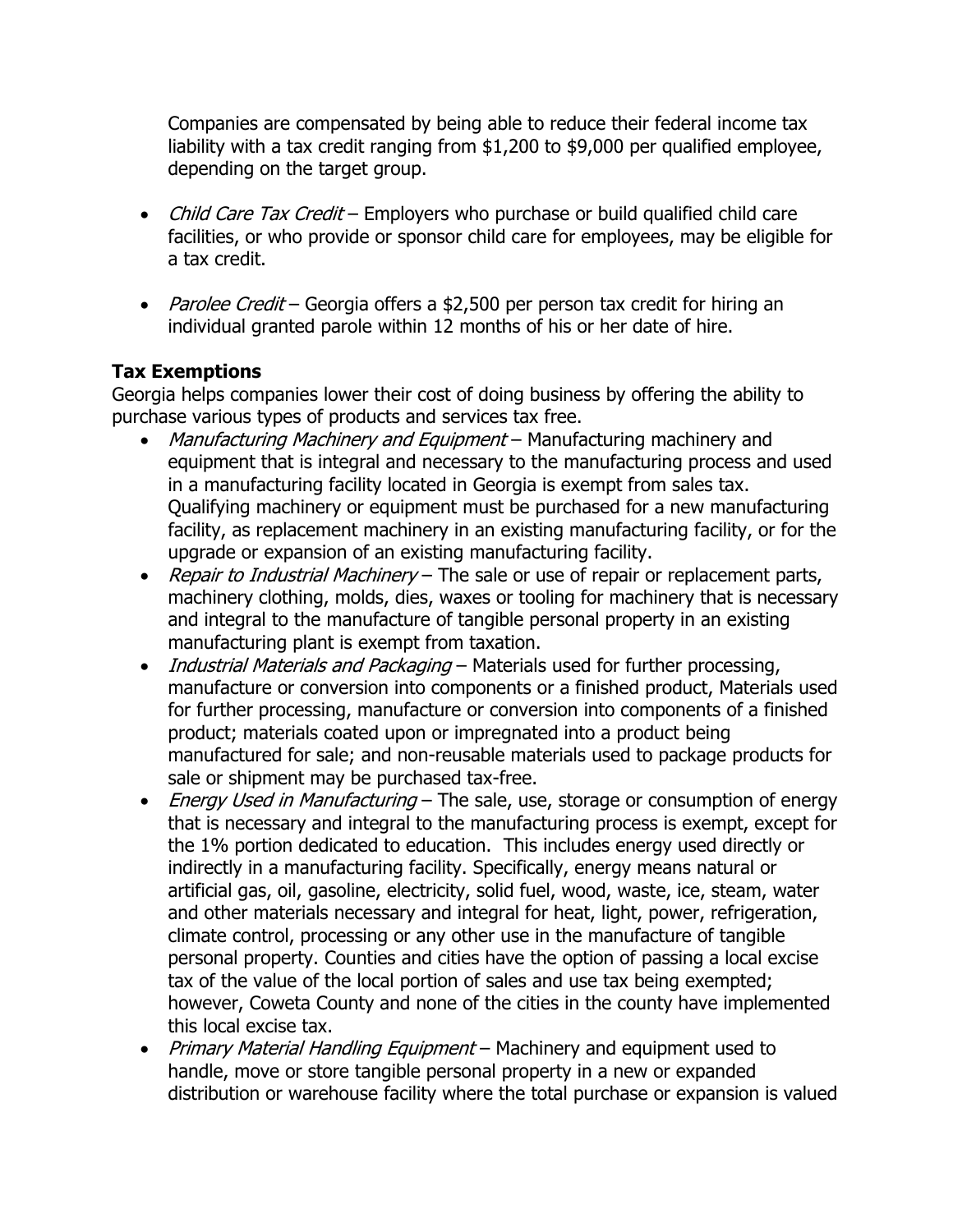at \$5 million or more is exempt. The distribution or warehouse facility may not have retail sales equal to or greater than 15% of the facility's total revenues.

- Pollution Control Equipment The sale of machinery and equipment and any repair, replacement or component parts for such machinery and equipment which is used for the primary purpose of reducing or eliminating air or water pollution is exempt.
- Computer Hardware and Software for High Technology Companies The sale of certain computer equipment is exempt when the total qualifying purchases by a high technology company in a calendar year exceed \$15 million. A high technology company must be classified under certain relevant North American Industry Classification System codes.
- Clean Room Equipment Machinery, equipment and materials used in the construction or operation of a clean room of Class 100 or less when the clean room is used directly in the manufacture of tangible personal property is exempt.
- Water Costs The sale of water delivered through mains, lines or pipes is specifically exempt.
- Telecommunications Services Local exchange telephone service is subject to sales and use tax. All other call service types (VoIP, long distance) are not.

**Foreign Trade Zone (FTZ)** – Coweta County is located within an approved FTZ Service Area, so companies may apply for FTZ designation. Georgia is a recognized leader in working with companies to facilitate use of the program. Importing and exporting are central to many businesses' success, and the program streamlines those activities and lowers costs. The FTZ program allows qualified companies to defer, decrease or eliminate duties on materials imported from overseas that are used in products assembled in Georgia.

**One-Stop Environmental Permitting** – Georgia's environmental permitting program is consolidated with the U.S. Environmental Protection Agency (EPA) for the issuance of federal permits; a one-stop process that provides a faster turnaround than in states that must rely on U.S. EPA to issue permits. The director of the Environmental Protection Division (EPD) of the Georgia Department of Natural Resources is authorized to grant all permits provided for by EPD-enforced laws, including the Federal Clean Water, Clean Air and Safe Drinking Water Acts.

Major regulatory programs currently assigned to EPD include air quality control, water quality control and withdrawal, hazardous waste management, solid waste management and wastewater land application. Georgia's one-stop permitting reduces government red tape and enables companies to acquire required permits more quickly. In addition, Georgia EPD offers optional, fee-based, expedited air quality permitting for projects with very short lead times.

**Georgia Department of Labor Hiring Assistance** – Georgia's Department of Labor (GDOL) assists employers with recruiting qualified employees by posting notices of their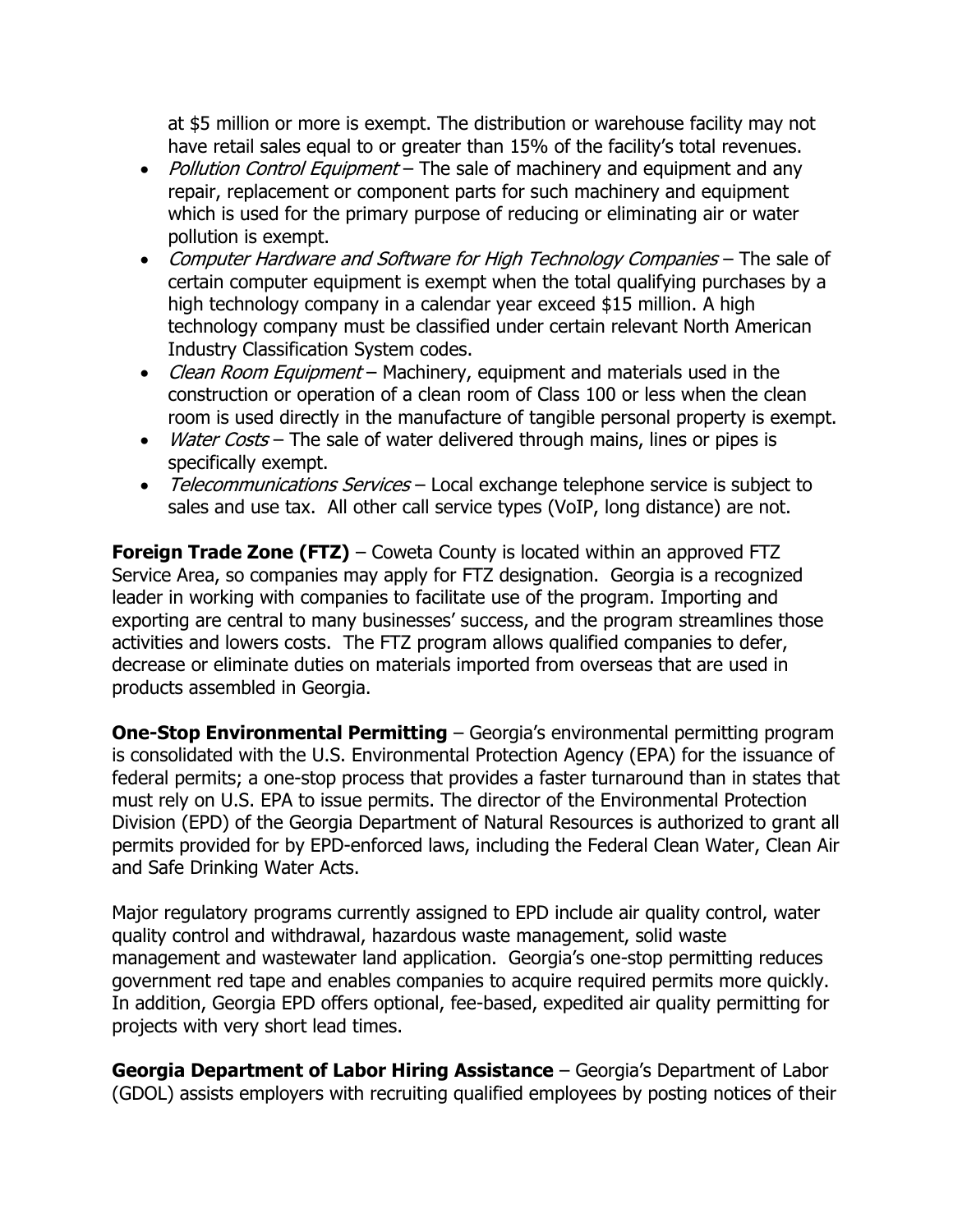job openings, collecting and screening applications and resumes, referring qualified applicants to the employer for employment interviews, providing office space for interviews, and hosting job fairs and/or individual recruitments. The department's Business Services Unit will plan and execute customized recruiting for new companies. The GDOL also works with private employment agencies that list job openings with the state.

Quick Start Employee Training – As the No. 1 workforce training program in the country, Quick Start develops and delivers fully customized, strategic workforce solutions for qualified companies investing in Georgia. Quick Start helps companies assess, select and train the right people at the right time for success. Services are provided free of charge as a discretionary incentive for job creation for clients opening or expanding manufacturing operations, distribution centers, headquarters operations and customer contact centers in a broad range of industries.

## **HOPE Scholarship and Grant Program – Helping Outstanding Pupils**

**Educationally** – is Georgia's unique scholarship and grant program that rewards students with financial assistance in degree, diploma and certificate programs at eligible Georgia public and private colleges and universities, and public technical colleges.

The HOPE Scholarship is available to eligible Georgia students who meet academic requirements, and covers a substantial percentage of tuition costs for degree programs in Georgia's public colleges and universities.

The HOPE Grant provides tuition assistance to eligible Georgia residents seeking a technical degree or certificate at one of Georgia's technical colleges. Eligibility is not dependent upon high school GPA and is open to students enrolled in a technical college who have not already earned a bachelor's degree. These programs can be advantageous to relocating families with children, and for companies training employees through local technical colleges.

**State Small Business Credit Initiative** – The State Small Business Credit Initiative is designed for small business lending through banks or Community Development Financial Institutions (CDFIs) offering loan guarantees and partnership lending opportunities.

**Angel Investor Tax Credit** – Georgia offers an income tax credit for qualified investors who invest in certain qualified businesses in Georgia. The credit is claimed two years after the investment is made. The credit is 35 percent of the investment with an individual investor cap of \$50,000 per year.

**Existing Industry Investment Tax Credit** – Georgia has an investment tax credit available to existing companies in the state. The value of the credit in Coweta County is 1% of the qualifying investment expenses; however, a credit of 3% is available for